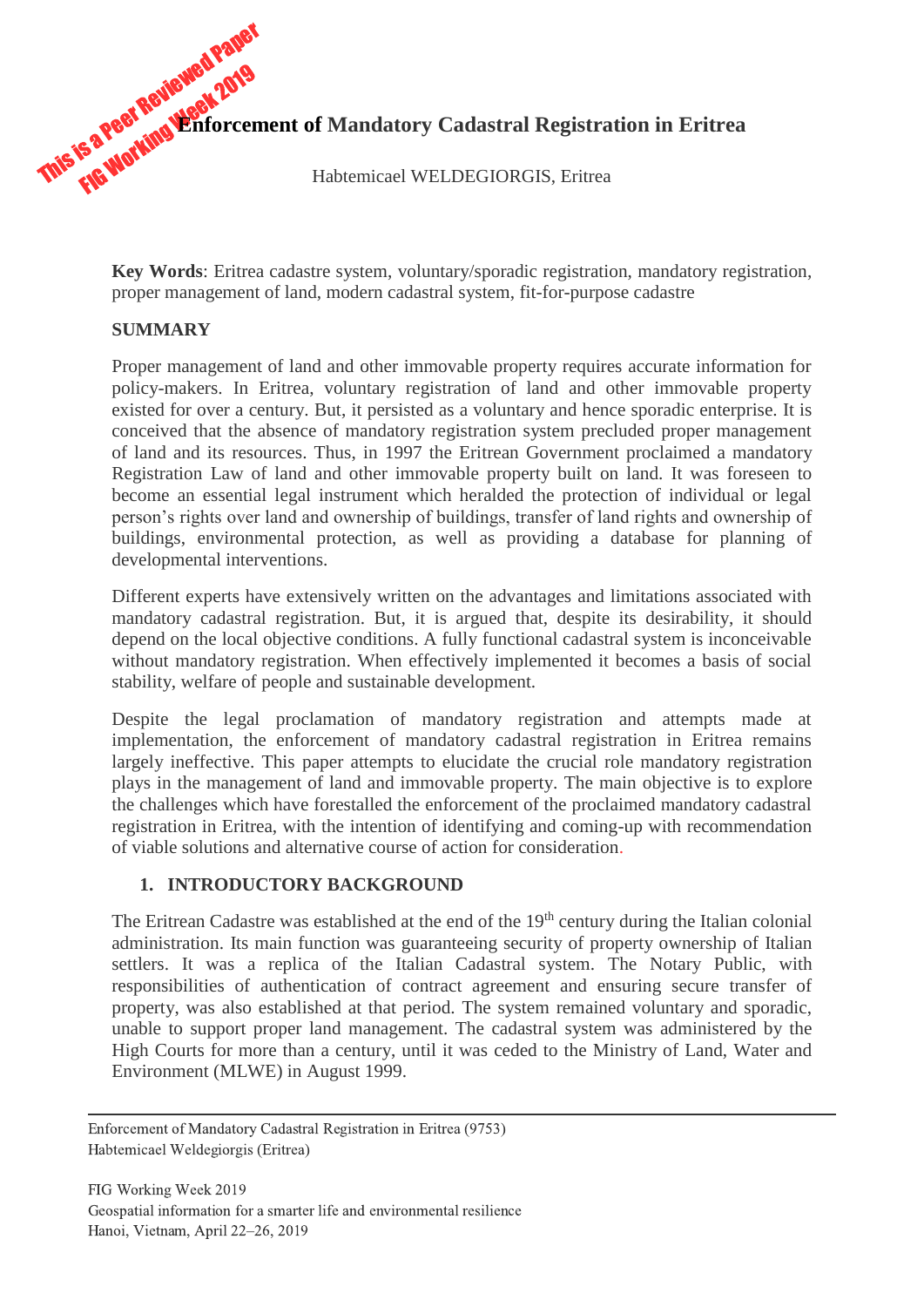The Eritrean cadastral system is based on the division of land into parcels, having maps and records. The Cadastral Office registered buildings that have physical plan and building license for the main urban centres and surveyed land parcels allotted for commercial agriculture in rural areas. The registration system has been largely confined to urban areas and parcels of land allotted for commercial agriculture. Despite its limitations it maintained property records with utmost care. Its significance as the main source of evidence providing property security was vivid in post-independence period during the Housing Commission's verification of property ownership (Weldegiorgis, 2010, p. 2).

For a long time the Eritrean cadastral system remained in its rudimentary form. During the successive colonial administrations, the Cadastral Office and other complementary institutions lacked the required capacities to carry out their works properly. The 30 years War of Liberation (1961-1991) against the Ethiopian colonial rule caused Eritrea serious constraints to development: the physical, social, and institutional infrastructures of the country were severely dismantled by the war and negligent colonial policies. In addition, human capital development was curtailed and the foundation of a modernising economy devastated by war, drought and inappropriate economic policies (GoE, 1994, p. 2, in Weldegiorgis, 2010, p. 6) imposing immense challenges for development.

In mid-1997 the Eritrean Registration Law, Proclamation Number 95/1997, the Registration of Land and other Immovable Property was issued, declaring cadastral registration as mandatory. According to this Law, the Cadastral Office is mandated to register all land and other immovable property erected on land, transfer of use right over land, and ownership of buildings. This legislation of mandatory registration was intended to introduce comprehensive registration of land and buildings. This principle of registering land and other immovable property built on land, acquiring real property, transferring right or ownership and establishing real property related rights is termed as a "necessity principle" (Bakici, 2018, p. 14).

Since Eritrea's independence (1991) efforts have been underway to build institutional infrastructures. Nevertheless, this effort was curtailed by the outbreak of the 'Border War' with Ethiopia (1998-2000) and the state of 'no-peace and no-war', which lingered until July 2018 when the two governments eventually agreed to end hostilities and to normalize their relations, following Ethiopia's declaration of its acceptance of the final and binding ruling of the Eritrea-Ethiopia Boundary Commission of April 2002. In addition, the unjust sanction imposed on Eritrea by the UN Security Council in 2009 has been lifted. This and a new chapter of peace, friendship and cooperation has been heralded and this environment of peace and cooperation is believed to enhance the building of capacities of the various institutions, including the Cadastral Office. Currently, the Cadastral Office employs about 65 staff, out of which 20 are permanent employees and the rest temporarily assigned to fulfil their national service. The development of a modern cadastral institution also remains constrained by the absence of learning institution that provides relevant education.

# **2. STATUS OF THE ERITREAN CADASTRE SYSTEM**

Land is defined as "the surface of the earth, the materials beneath, the air above, and all things fixed to the soil" (Williamson et al, 2010, p. 453). It means that it includes the environment-structures built on land. Eritrea has a Land Law; it was issued in 1994 under Enforcement of Mandatory Cadastral Registration in Eritrea (9753) Habtemicael Weldegiorgis (Eritrea)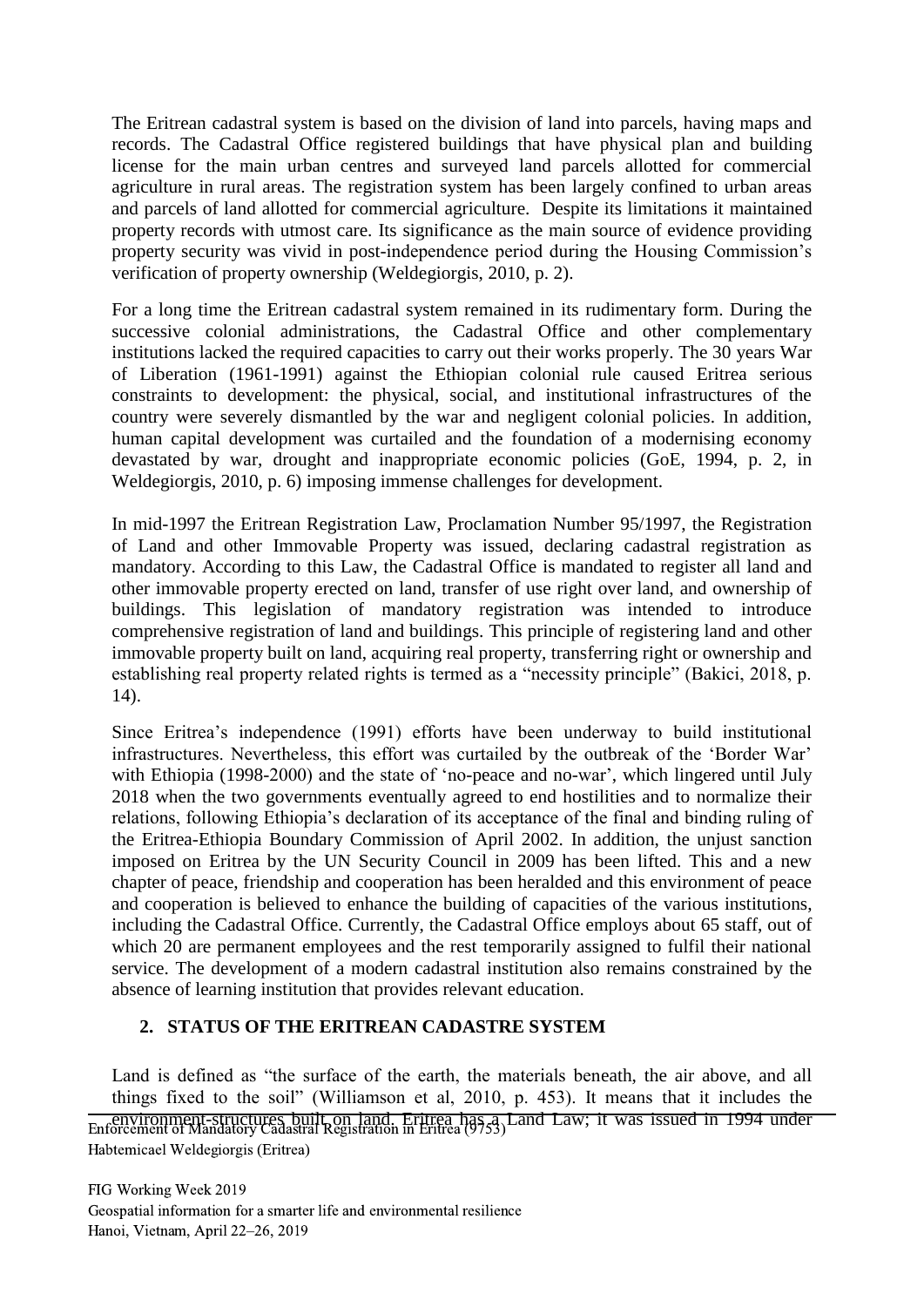Proclamation Number 58/1994 with the objective of reforming the land tenure system. The traditional systems of land tenure and laws were disparaged as outdated and incompatible with the development strategies and thus had to undergo change to enhance the overall socioeconomic development of the country. The main tenets of the Land Law include:

All land is owned by the state; the state determines the allocation and use of land; land is not transferable except when the holder dies leaving minor children; Eritrean citizens (>18 years) have equal rights to *tiesha* land (residence plot in village); farm land is allotted on usufruct basis to those who earn their living by farming; leaseholds are provided for housing, commercial and other social services, and lease period varies from 10- 60 years, but contract can be renewed upon agreement of the two parties; women have equal rights to land as men; the state has the powers to take land deemed necessary for national development from its holders by paying fair and adequate compensation for property built on it.

Implementation of the Land Law necessitated the introduction of an efficient, simple and modern registration system, and thus the Registration Law was issued. Use right over land is acquired through legal allotment of land and ownership of building through purchase, inheritance, gift, will, partition, exchange or decree of court. But, final validation of ownership and rights need registration and certification by the Cadastral Office. The cadastral concept is manifested in the Cadastral Office's mission, stated as 'to protect and guarantee security of immovable property ownership and use-rights over land' and its vision 'to make registration of immovable property speedy and easier for all clients' (Weldegiorgis, 2018, p. 4). The Cadastral Office enunciates core values, such as objectivity, integrity, teamwork, creativity, fairness, openness, work discipline and professionalism as its guiding principles.

The main mission of the Department of Land is 'to ensure the implementation of sustainable land management and to guarantee optimum use and fair distribution of land' (Ibid, p. 4). Urban, semi-urban and rural lands for housing, farming (be it for peasant usufruct rights or commercial agriculture), social services and other purposes are currently surveyed on demand basis, and divided into plots and parcels for allotment and reserve purposes. Cadastral surveying, which is done by the Department of Land, defines land parcels by giving Id number and demarcates boundaries and sub-divisions. These identifiers are also applied by the Cadastral Office's registration.

The Eritrean Cadastre has a unique parcel identifier, referred as PID. It provides title registration of land use right and ownership of building. The cadastral system has an unintegrated textual and spatial data. Data in the cadastre include textual data such as property identifier, property address, location, land use, land and building area, building date and type, building purpose and license and boundaries; proprietorship data such as owners/right holders name, address, id number, spouse name, date of purchase, vendor's name and address; and encumbrances such as mortgage, pledge and release of mortgage or pledge.

In primary registration, a building is qualified for registration upon fulfillment of certificate of land lease contract, construction permit, approved plan and building or habitation license by the Departments of Infrastructure. A land parcel allotted for commercial agriculture is also

registered upon fulfillment of certificate of lease contract and proper survey plan. In the Enforcement of Mandatory Cadastral Registration in Eritrea (9753) Habtemicael Weldegiorgis (Eritrea)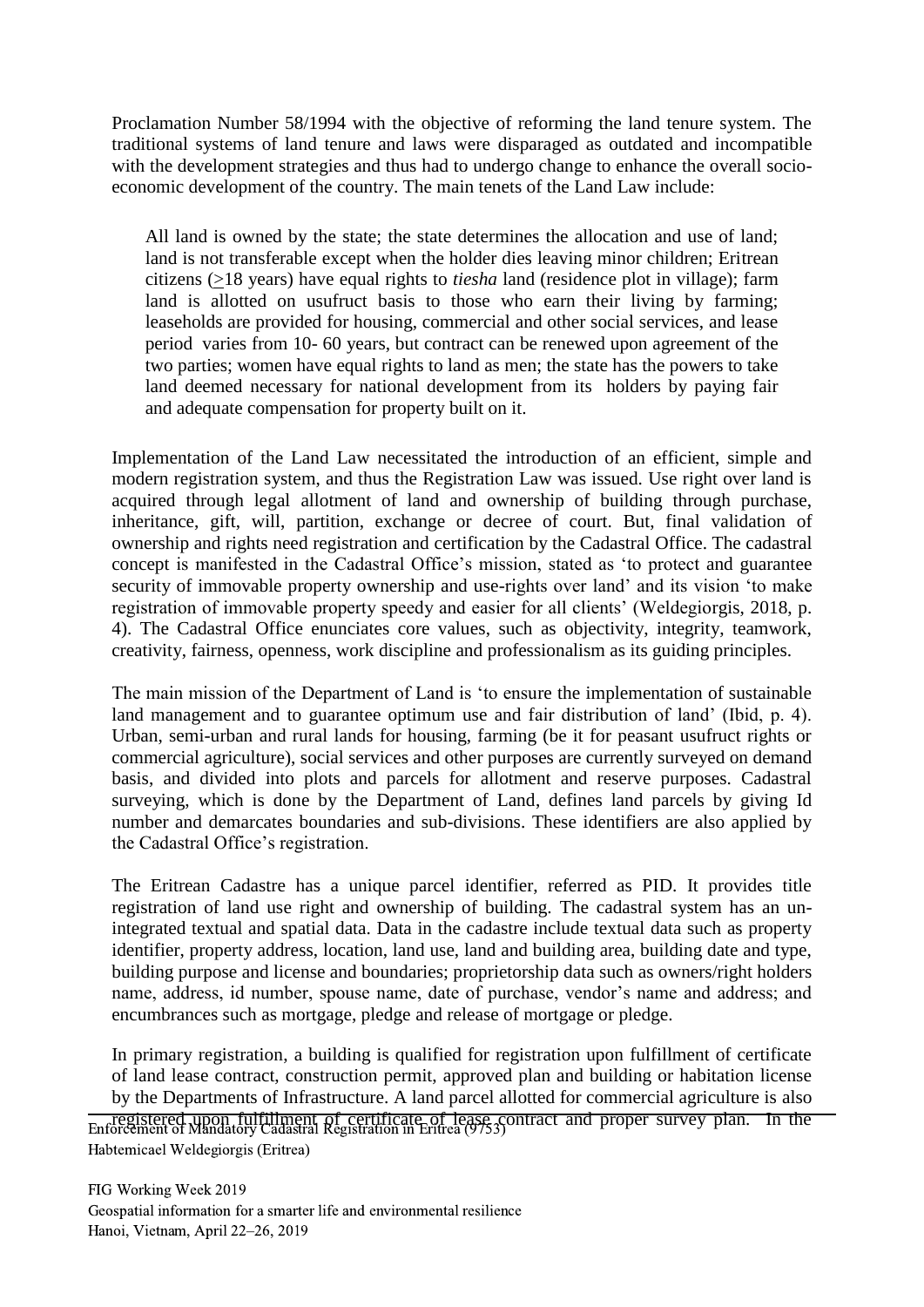transfer of immovable property (other than land) through sale, inheritance, donation or other means, clearance from debt, pledge, availability of other relevant supporting documents and legal processing by the Notary Public Office are prerequisites for registration.

The presence of Notary Public, which is responsible for the authentication and secure transfer of contract agreement of immovable property, is limited to the Central Region (Maekel Region). It is not reinstated in the other five regional administrations. In addition, the existing Notary Office has limited functions; it doesn't embrace the many notarial services in use world-wide, such as providing legal security for businesses, financial and real estate deals.

An initiative to bolster the human and institutional capacities of the Cadastral Office is underway. Modern database has been designed and become operational (although spatial data is not integrated with textual data) and the traditional manual record keeping system has been transformed into modern record keeping system. In addition, the arbitrary uniform registration service charge fee has been transformed into value-based system. Moreover, a study is being undertaken to digitize old manual records, and cadastral service efficiency is modestly being improved to meet customer satisfaction**.** Furthermore, a pilot project of lifelong usufruct land rights has been introduced by allotting land parcels to farmers in five villages in the Serejeqa Sub-Region of Central Region (See Map of Eritrea and its regions). However, replicating it in other areas has not been initiated. The approach is believed to significantly respond to the current challenges of development and investment.

Unplanned houses constructed in urban and semi-urban areas pose formidable challenges for formal registration. So far, the planned allocation of land lease and building permit for housing did not match with the pace of people's demand. As a result, the construction of unplanned houses proliferated illegally. These unplanned buildings and other informal settlements are ineligible for formal registration. Registration of land purchased illegally from right holders (sale of land is illegal) where dwelling houses are built without proper plan and permit was introduced at the beginning of 2016 after the payment of cash penalties decided by a task force commissioned to its oversight. The Cadastral Office is providing them with "provisional registration certificate" with the intention of providing permanent certificate when it is upgraded and given building license at later stages (Weldegiorgis, 2016, pp. 11- 12).

Knowing the number of houses built nation-wide is essential for policy-makers. The data helps to get the whole picture of houses built in the country for planning and addressing the housing problem. The data of houses built in cities and towns, prior to independence of Eritrea is available with the Housing Commission. But the data of buildings constructed since independence needs to be known to provide the whole picture of the number of houses. Towards this, a study is being undertaken and it is expected to be completed in mid-2019. This will also be a resource in discovering the data of registered and unregistered houses. The completion of the study will contribute to the understanding of the magnitude of housing problems and the task awaiting the Cadastral Office.

Enforcement of Mandatory Cadastral Registration in Eritrea (9753) Habtemicael Weldegiorgis (Eritrea)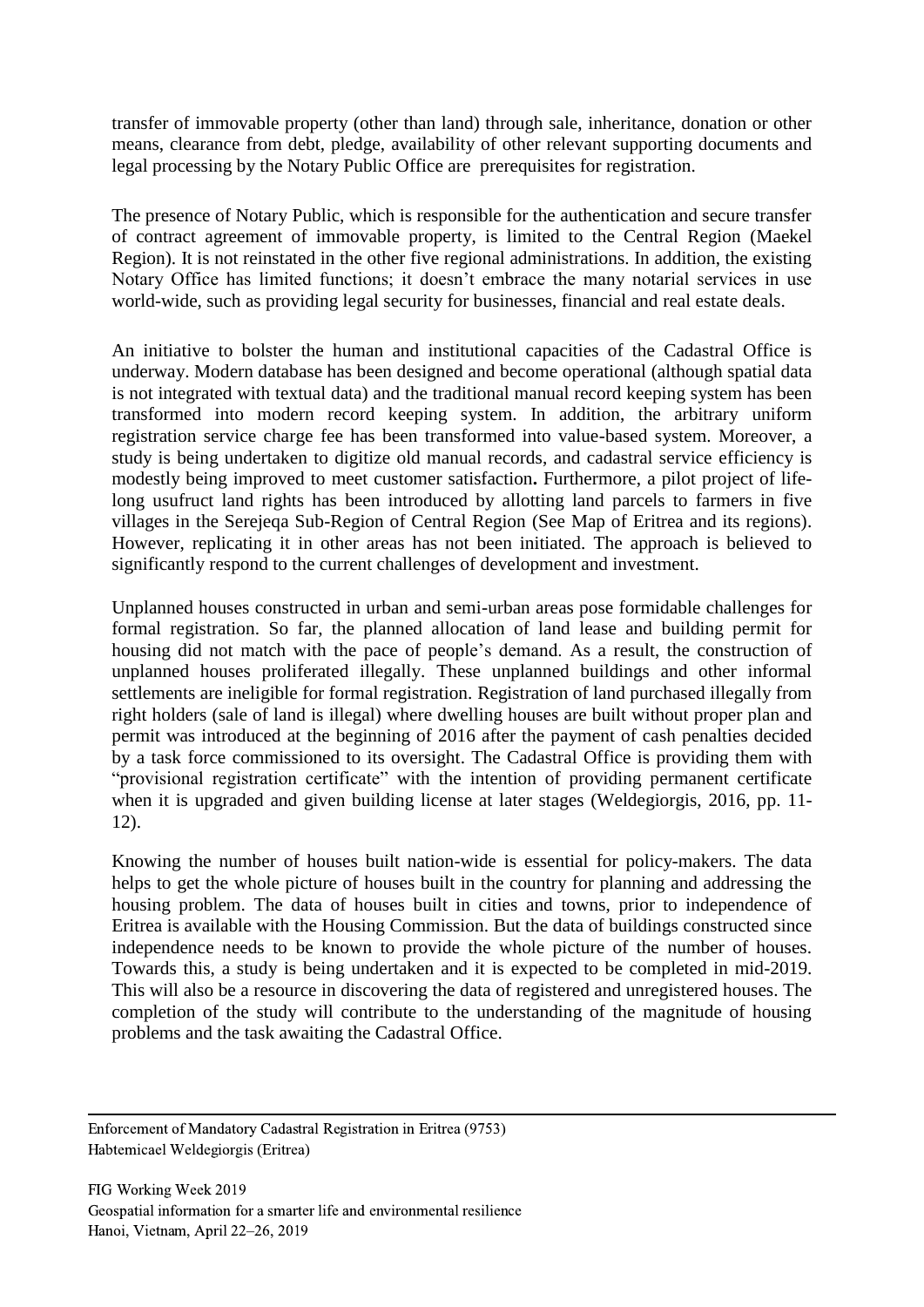

## 3. **REQUIREMENTS OF A MODERN CADASTRAL SYSTEM**

Cadastre systems deal with land parcel rights, ownership, lease, surveying or mapping, valuation, taxation or rent, structures and use. Like any other system, cadastral systems require rules and other guiding principles. The main requirements of a functional modern cadastral system can be summarized as below:

## **3.1 Laws or Legal Framework**

Law is "all the rules established by authority or custom for regulating the behavior of members of a community or country" (Crowther, 1995, p. 667) or institution. It is a "set of enforced rules under which a society is governed" (World Book, 1994, p. 130, in Weldegiorgis, 2016, p. 12). It is one of the most basic and essential social institutions, a prerequisite for society, governments, institutions and persons to create harmony and sustainable development. A modern cadastral system needs rules and regulations that guide its work, which ensure the rule of law. The supremacy of law should be guaranteed, and everyone must be accountable for his actions and all forms and procedures are transparent and clients empowered with appropriate information (Hull and Whittal, 2013, p. 347).

Moreover, it is stressed that the system must be equitable and fair, manifested in terms of cost-effectiveness, clarity, simplicity and accessibility and empowerment of citizens. The issue of data security and integrity from corrupt practices is recognized. The desirability of computer technology for the provision of security and information systems and to make them 'tamper-proof' is highlighted. A modern cadastre has to be effective and efficient system that

should be accessible, of low cost, free of complex forms, procedures and regulations that Enforcement of Mandatory Cadastral Registration in Eritrea (9753) Habtemicael Weldegiorgis (Eritrea)

FIG Working Week 2019 Geospatial information for a smarter life and environmental resilience Hanoi, Vietnam, April 22–26, 2019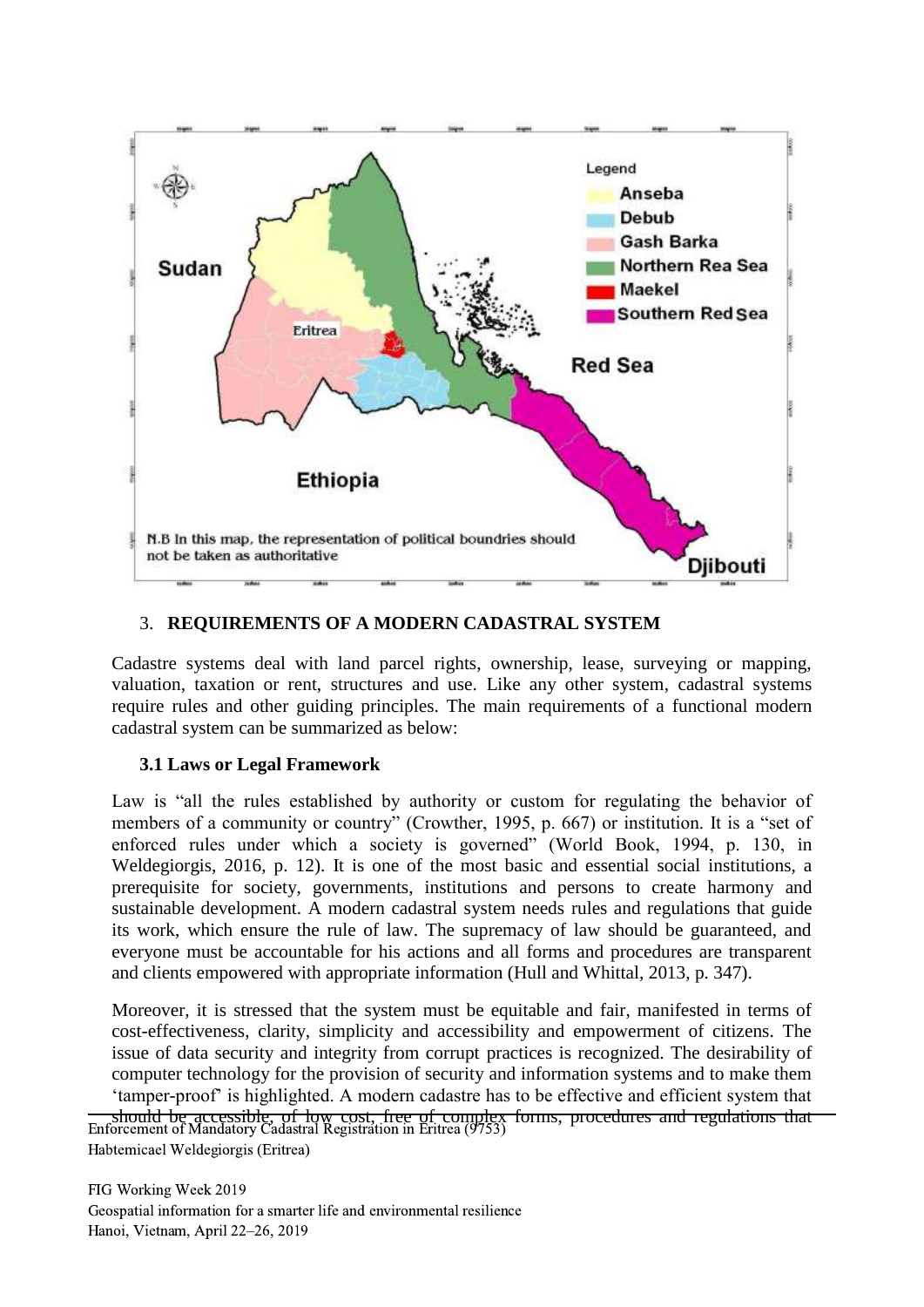slow its development and sustainability and has the necessary skills and know-how (Ibid, pp. 346-48).

Larson (1996, p. 80) advocates that registration of immovable property should be mandatory and systematic to provide the necessary benefits. But, there are also other proponents who argue that the system does not necessarily have to focus on mandatory approach. The sporadic registration approach, despite its weaknesses in proper management of immovable property has its merits. Zevenbergegen et al (2013, p. 9) notes that it is used when resources are limited; the individual uses it when need is felt, for example, in case of transfer of property. Empowering through knowledge and awareness-raising is imperative to understand what the system offers. In contrast, depending on local objective conditions, the systematic approach deems necessary, in case community is more organized and awareness and participation is high (Ibid, pp. 9-10). This approach promotes comprehensive registration and supports proper management of land and its resources.

# **3.2 Integrated Textual and Spatial Data**

According to the International Federation of Surveyors - FIG (1995, in Williamson et al, 2010, p. 54) cadastre is defined as 'a parcel-based and up-to-date land information system containing a record of interest in land (e.g. rights, restrictions and responsibilities)'. Kaufmann (FIG, 2011, pp. 56-57) argues that the definition of cadastre should not remain static; it needs to adapt and include new technology and social media in order to solve the challenges of unregistered land parcels.

Broadening the definition of cadastre, Hull and Whittal (2013, p. 344) further argue that the focus of cadastre is spatial, not legal or fiscal; the parcel is referred to as a spatial unit of area of land or water, and stress that cadastre also refers to formal land ownership and through the "interests" and "attributes" linking to informal and customary land arrangements. Worldwide, various cadastres are at work. But to be relevant, they need to re-orientate their changing roles with time in order to reflect the needs of millions without secure land rights (GIM International, 2013, pp. 16-27; Enemark et al, 2014, p. 6). However, it has to provide land information consisting of textual and spatial data giving land administration spatial integrity and unique parcel identification.

## **3.3 Mapping and Surveying Tools**

Cadastral surveying is the "process of creating, measuring and marking boundaries on the ground" (Williamson et al, 2010, p.366) and defines and demarcates land parcels' physical boundaries. Mapping and surveying are tools for planning and managing land and its resources. Without these institutions, land use planning and developing modern cadastre is not possible. Legal cadastral surveying provides authentic and certified data that guarantees geometric and attributive accuracy. Man's relationship to land and role of cadastral systems change over time, to cope with the societal needs. In this constantly changing environment new technologies, such as mobile phones and drones are also in use in the pro-poor land tool approach.

In Eritrea, institutions that are responsible for cadastral surveying include the Mapping and  $\overline{\text{Enfdt}$  and  $\Omega$  and  $\Omega$  and  $\Omega$  and  $\Omega$  and  $\Omega$  and  $\Omega$  and  $\Omega$  and  $\Omega$  and  $\Omega$  and working Habtemicael Weldegiorgis (Eritrea)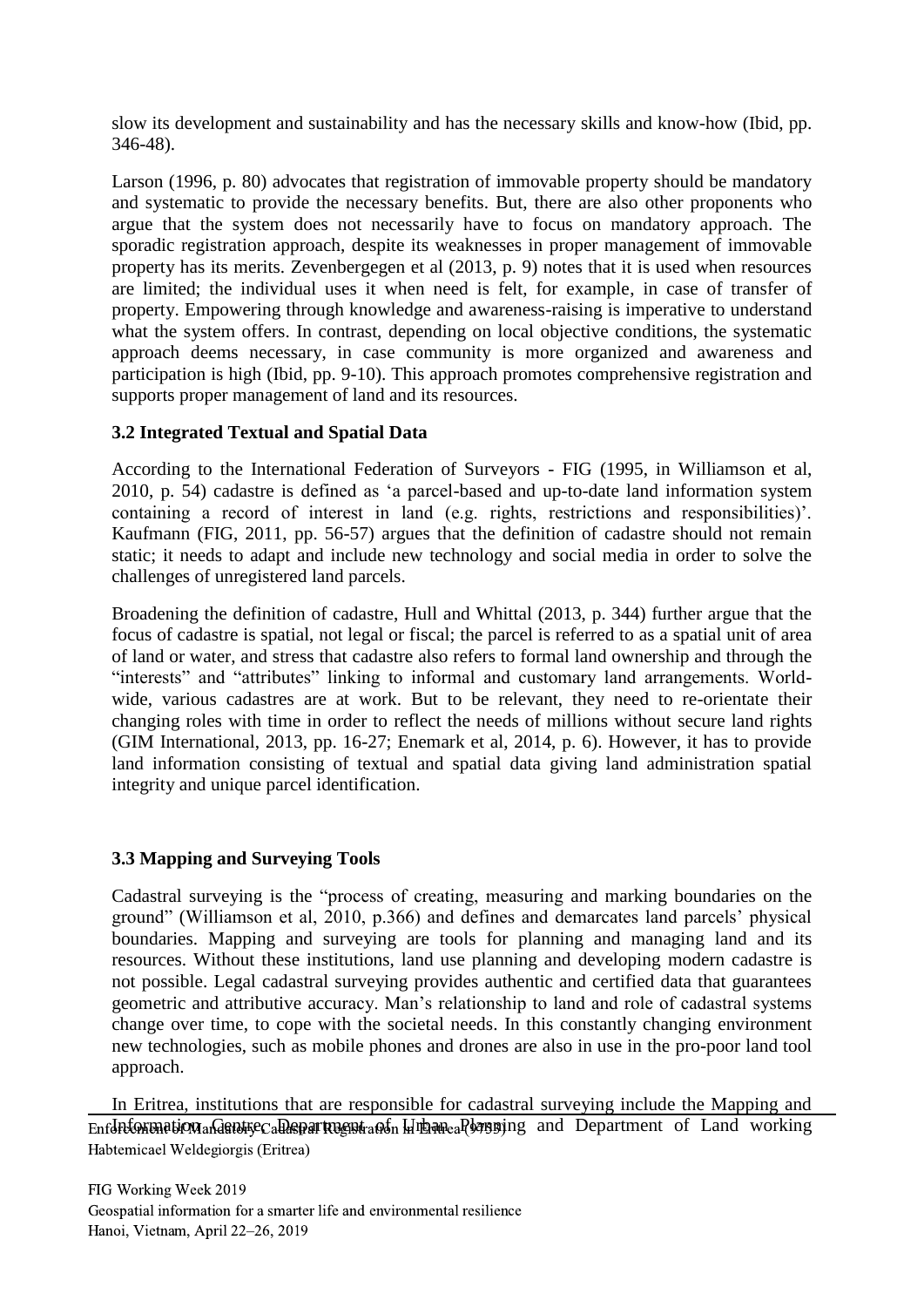independently. The Regional Departments of Infrastructures are responsible for planning and providing certificate of buildings constructed according to plan.

## **3.4 Coherence with Land Administration System**

Land administration is a driver through whose approach sustainable socio-economic and environmental development is attained. Sustainable land administration promotes "efficiency and economic development, equity and social justice, environmental preservation, and good governance" (Williamson et al, 2010, pp. 84, 116-117). Cadastre is a tool for sustainable land development and most developed countries have developed sustainable economies assisted by the development of their cadastre systems. The global land administration system should be integrated with its core cadastral component (Enemark, 2003, p. 6). Countries reform and modernize their cadastral systems to ensure improved management of land and its resources, to promote political stability and social justice (Osterberg, 1998, p. 3).

Modern cadastre and land administration system are integrated; modern land administration system (LAS) encourages the integration of land tenure, land value, land use and land development to deliver overall policy objectives (Enemark, 2013, p. 26). In the developed world, the majority of cadastral systems are complete with digital cadastral maps (Williamson, 2015, p.5) that provide up-to-date land information, which is essential for policy-makers and implementers.

## **3.5 Flexible and Future-oriented**

To stay relevant modern cadastre should be future oriented. Spatial information technologies and sustainability issues demand the creation of new visions and roles for cadastre. Innovative concepts, such as the multi-purpose cadastre were evolved at the end of the  $20<sup>th</sup>$ century to meet the challenges of poverty, environmental protection, good land governance, and economic stability. Modern cadastral systems use digital technology for registration, spatial information and communications; this provides opportunities for automation, facilitation and integration of data through spatial data infrastructure (Masser, 2010, p.17).

Future cadastres should meet survey accuracy, object oriented design, 3D/4D arrangements, real-time information, global linkages and organic characteristics (Bennet et al, 2011, pp. 1- 10). Cadastre 2014 (Steudler and Kaufmann, 2014, pp. 10-15) for example, focuses on high accuracy and is appropriate for the developed world. They predicted that Cadastre 2014 would show by 2014 'complete legal situation of land', abolition of separation between 'maps and 'registers', 'end of cadastral mapping', 'end of paper and pencil cadastre', 'cadastre would be highly privatized' (Steudler and Kaufmann, 2014, pp. 10-15).This is modeled for the developed world, but experiences of the poor developing world, including Eritrea show that it largely remains irrelevant at this stage.

The conventional approach of the developed Western Europe, which champion high tech surveying tools doesn't support the poor of the developing world whose property is over 75% unregistered. Thus, the need for less costly field survey procedure, which is pro-poor, 'flexible and fit-for-purpose approach' to land tenure security rose in response to the limitations of existing conventional approaches (Enemark, et al, 2014, p. 6; Zevenbergen, 2013, p.6; Enemark, 2012, p.13, in Hull and Whittal, 2013, p. 349). This global trend calls for

Enforcement of Mandatory Cadastral Registration in Eritrea (9753) Habtemicael Weldegiorgis (Eritrea)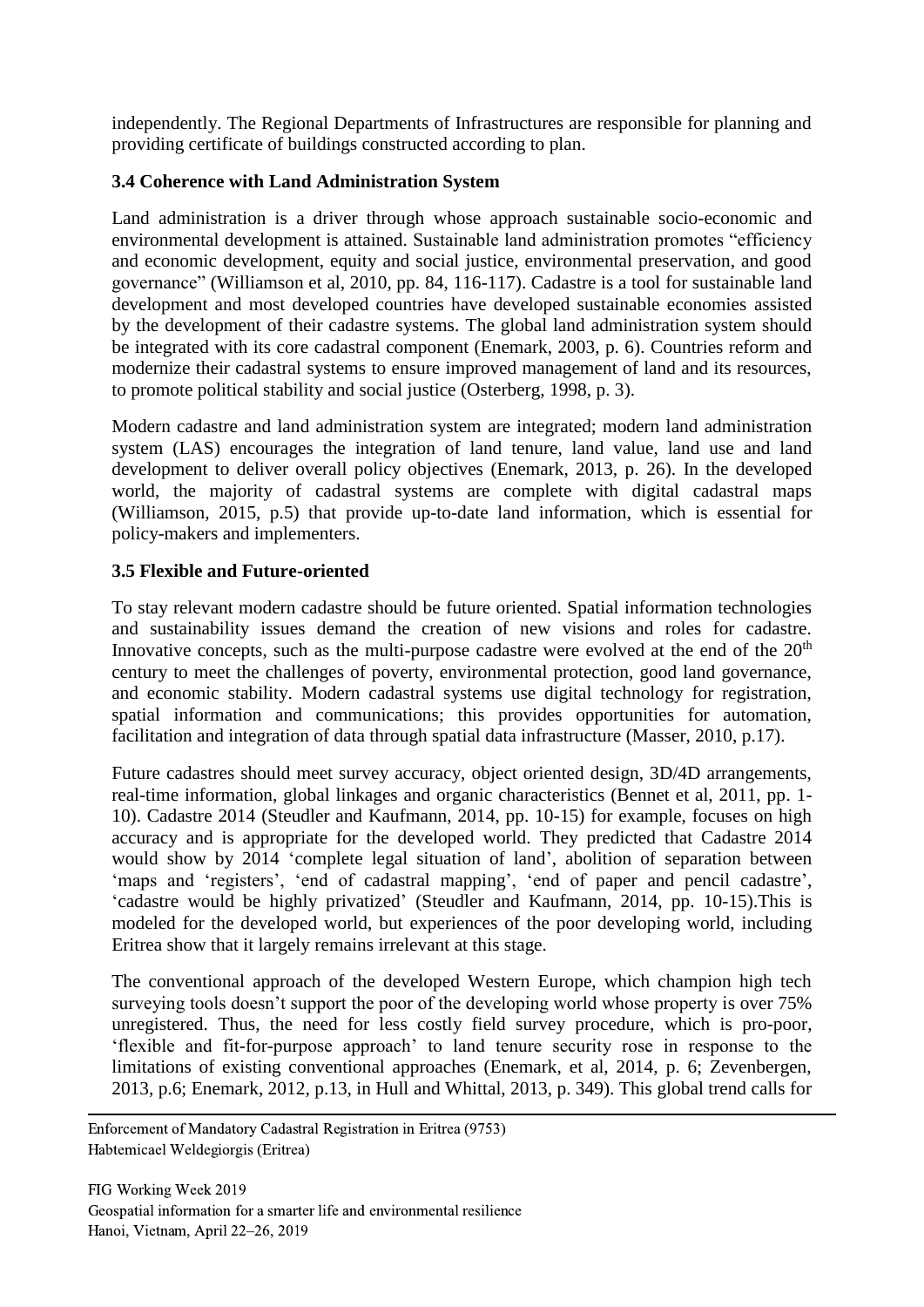the need of spatial units of tenure security for 'unregistered owners or users of land' (Molen, in FIG 2014, p. 5).

The 'spatially-fit-for-purpose cadastre' or 'land administration' approach with 'general boundaries' or 'virtual boundaries' with its Social Tenure Domain Model (STDM) (Enemark et al, 2014, pp. 5-7, GIM International, 2015, pp. 22-24) provides land rights and claims based on social tenures- documented and legal, undocumented and illegal and other informal tenures. This pro-poor land tool, through a 'continuum of land rights' would gradually transform the mainly social and insecure informal land rights to formal ones at affordable cost when conditions permit (Augustinus, 2010, pp. 1-3, Enemark, 2013, p. 27).

The pro-poor land tool approach focuses on the relationship between the parties, social tenure relations and spatial units and recognizes land rights as a continuum ranging from informal to formal registration (Enemark, 2013, p. 27, Lemmen, 2013, pp. 9-10). Countries that have developed pro-poor land policies and testing the 'spatially fit-for-purpose cadastre' and 'continuum of land rights' include Rwanda, Uganda, Ethiopia, Tanzania, Mozambique, Lesotho and Eastern Caribbean (UN Habitat, 2012, pp. 9, 54).

## **3.6 Capacity Development**

The development of sustainable cadastral systems requires the development of necessary skills and capacities. Modern cadastre is inconceivable without institutional and human resource capacity development. Capacity development, which is two-dimensional, is a continuing learning process. Capacity is defined as "…the process by which individuals, groups, organizations, institutions and societies increase their abilities to perform core functions, solve problems and define and achieve objectives; and to understand and deal with their development needs in a broader context and in a sustainable manner" (UNDP, 2002, in Williamson et al, 2010, p. 299). It is "the power of something- a system, organization, and a person to perform and produce properly" at societal, organizational and individual levels (Enemark, 2003, p. 3). It is evident that cadastral systems are dependent on expertise for development, maintenance, communication and operation.

## **4. CAUSES OF FORESTALLED MANDATORY REGISTRATION IN ERITREA**

In many countries, the registration of transfer of immovable property is mandatory. The transfer of property through sale, donation, inheritance or exchange can't be processed without prior legal registration. A sale deed not duly stamped and registered in the name of the 'transferee' is not legally recognized (India Infoline News Service, 2014). In Eritrea, despite the mandatory Registration Law, immovable properties sold through non-legal means, estimated in many thousands are not legally registered. This means that an individual or legal person who has purchased a property through internal contract but not duly stamped and officially registered lacks secure property ownership or right.

The Eritrean legally proclaimed mandatory cadastral registration is not enforced. Only a small fraction of planned houses and land parcels allotted for commercial agriculture are registered. As discussed earlier, unplanned buildings are outside the formal registration system. Moreover, the allocation of land lease and building permit for housing did not pace according to people's demand. The construction of illegal unplanned houses continues to

 $m$ <sub>Enforcement mush and ripe</sub> socio-economic Enforcement of Mandatory Capacities and ripe socio-economic Habtemicael Weldegiorgis (Eritrea)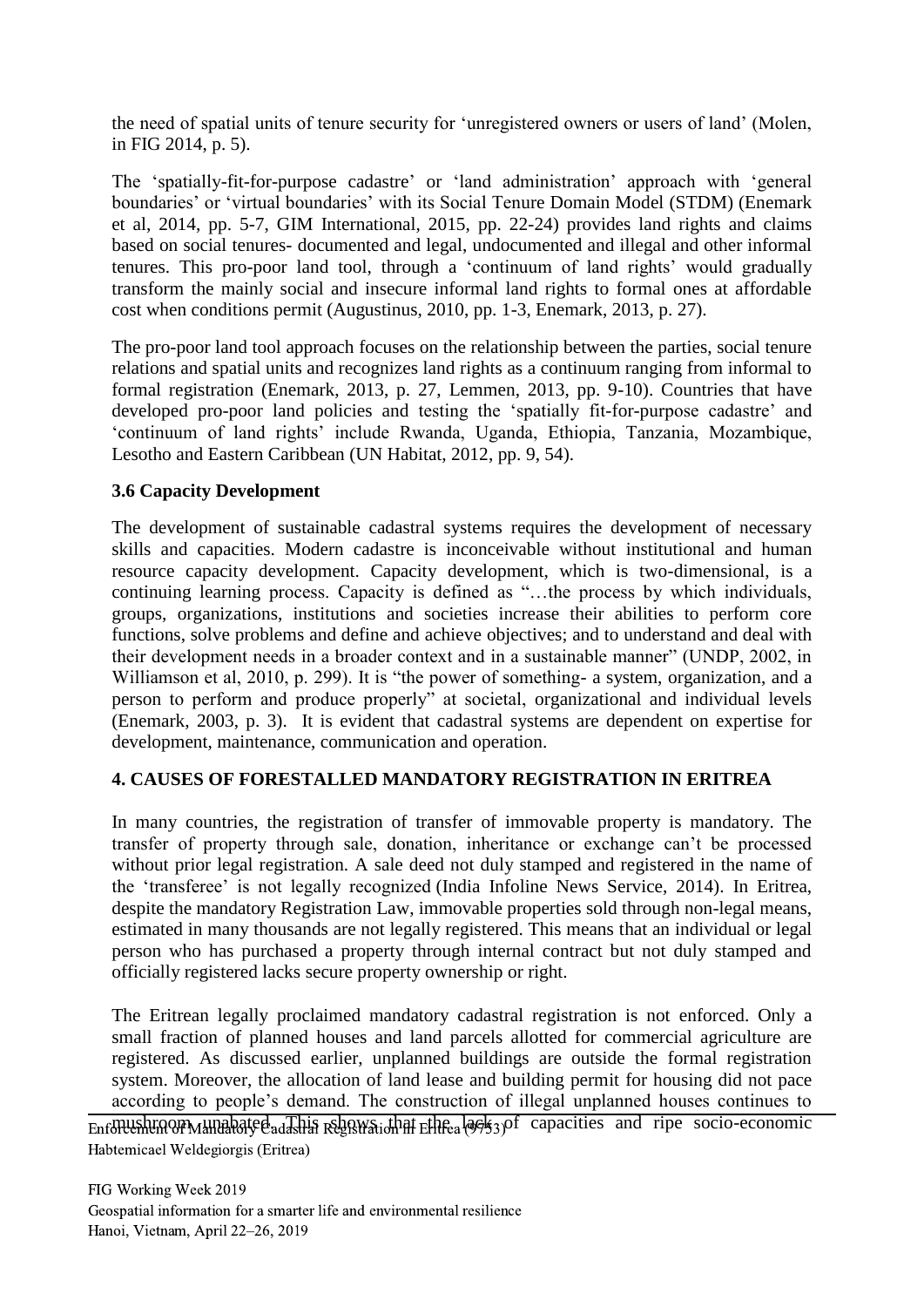conditions to enforce mandatory registration, as seen in many developing countries, including Eritrea becomes a cause for search of alternative courses of cadastral registration. Generally, informal settlements develop when people are poor and unable to save money or don't have access to credit to purchase a house or are ineligible to get government support through lowcost housing programs (Ebra et al, 2012).

Mapping and surveying are tools of development planning and managing. Without mapping and surveying of land and its resources, development initiatives contradict with sustainable use of resources. In Eritrea, so far, there is no comprehensive mapping and land use planning. Modern cadastre is not possible without mapping and land use planning. Experiences of many countries hint that failure to develop mapping and to modernize cadastral system result in failure to develop equitable land policies, which are the primary causes of poverty, inequality and political instability in many societies (UCL, 1998, p. 36, in Weldegiorgis, 2010, p. 4).

In Eritrea, despite, the proclamation of Mandatory Registration law, voluntary and sporadic registration continues. It does not provide comprehensive cadastral coverage, which is necessary for proper management of land and its resources. The mandatory Registration Law based on conventional approach has restricted the cadastral system from becoming flexible enough to accommodate other approaches. In the face of the formidable human, institutional, social and economic development challenges that really confront the country, it is time for the policy makers to reconsider the mandatory registration approach with all its impractical requisites. This is despite the fact that sporadic registration of property takes long time to complete to register, registration costs per unit are high, and don't provide an overview of all existing parcels and titles of immovable property (Larsson, 1996, p.43).

Cadastre has a unique identifier containing textual and spatial data. Integration of the two and of cadastral works and mapping is imperative. However, the separate institutional and data arrangements of cadastral data and of the built environment, and topographic spatial data hinders harmonized development planning. As in many countries, in Eritrea 'integrating cadastral and land registration with mapping works and integrating spatial and other topographic data' (Williamson et al, 2010, pp.124, 234) with the cadastral data is a big challenge.

Secure property right or ownership encourages development efforts. In Eritrea, the Land Law is not fully enforced and thus life-long usufruct right not implemented. It is evident that this inadequacy negatively impacts the development efforts, such as food and environmental security and climate change. With the obvious inadequacies of competence to undertake the legislated mandatory cadastral registration, the current land tenure system in rural Eritrea should look for other flexible approaches to registration.

Finally, the relationship between cadastral and land administration systems and economic growth is evident. Failure in the development of modern cadastre and/or land administration system negatively impacts development. For instance, Greece is a case without digital land ownership registry, with more than 60% of its land parcel not surveyed and unregistered due to the absence of a well-functioning modern cadastre, illustrates its failure to modernize its economy, and to pay its debt and thus engulfing it in persistent debt crisis (GIM International, 2015, p. 13 and 2018).

Enforcement of Mandatory Cadastral Registration in Eritrea (9753) Habtemicael Weldegiorgis (Eritrea)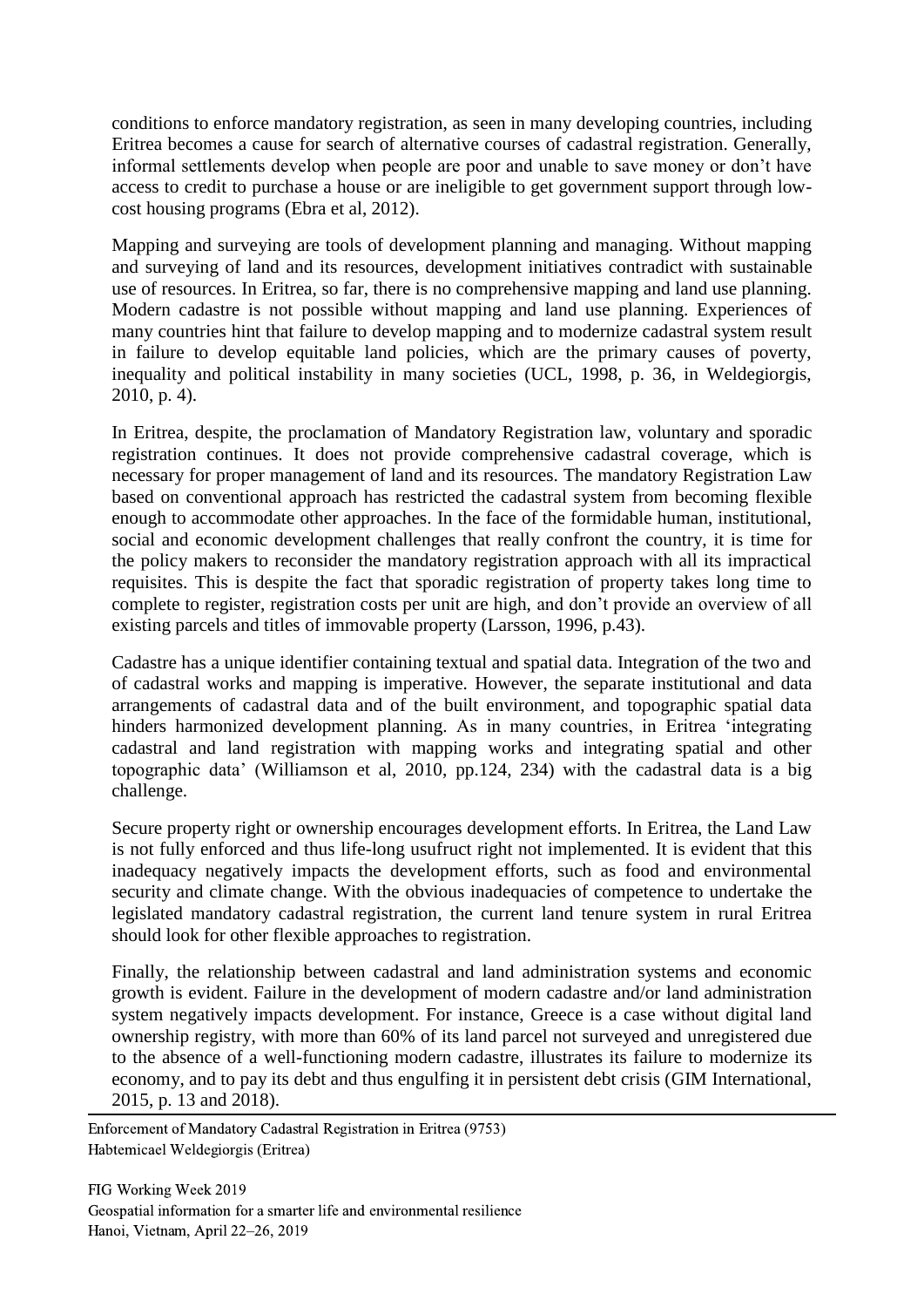## **5. CONCLUDING REMARKS**

A country that aspires for sustainable socio-economic development must develop a modern cadastral system. Modern cadastre is a basis and tool for sustainable land management. It is evident that the development of a cadastral system is inconceivable without an integrated nation-wide mapping and land use planning. In addition, sustainable cadastral systems require the development of the necessary skills and capacities; capacity development is crucial. Modern cadastral systems support proper management of the scarce resource, land (including building) and its resources. Thus, the enforcement of mandatory and systematic approach to registration is difficult, if not impossible, without building the necessary competent institutions and building the awareness and ripe socio-economic conditions**.**  Hence, the search for an alternative approach, which is flexible and upgradeable that complements the mandatory registration looks appropriate for Eritrea at this stage.

#### **6. RECOMMENDATIONS**

The development of modern cadastral system in Eritrea requires serious considerations at senior Government levels:

Recognizing the difficulties of mandatory registration, applying the 'fit-for- purpose cadastre' which is flexible and upgradeable looks relevant for Eritrea. Hence, the cadastre system of Eritrea in its mandatory cadastral registration has to adopt and skillfully introduce and enforce the 'fit-for-purpose cadastre', which ensures 'continuum of land rights'. However, political will is highly essential for its enforcement.

Secondly, mapping and surveying are tools for planning and managing of land and its resources. Hence, mapping and surveying related institutions require institutional capacity enhancement to carryout comprehensive mapping and land use planning of the country. These are tools for the development of modern cadastre and through it to proper management of land and its resources.

Thirdly, there is no educational institution or college that provides lessons in cadastral system. But, cadastral systems are dependent on expertise for development, maintenance, communication and operation. Sustainable cadastral systems require the development of necessary skills and capacities. Cadastral professionals are drivers for the development of modern cadastre and through it to proper management of land and its resources. Thus, as capacity development is at the core of modern cadastre, the need for education on cadastral system is high.

Fourth, there is no timely and secure transfer of immovable property outside the Maekel Region. To ensure secure and timely transfer of immovable property and collect government revenues in the form of tax and fees, reinstating the Public Notary Offices in all the other regional administrative seats is felt more than ever.

Finally, cadastre as a parcel-based and up-to-date land information system consists of the textual and spatial data. The integration of these two data is essential in modern cadastre.

Enforcement of Mandatory Cadastral Registration in Eritrea (9753) Habtemicael Weldegiorgis (Eritrea)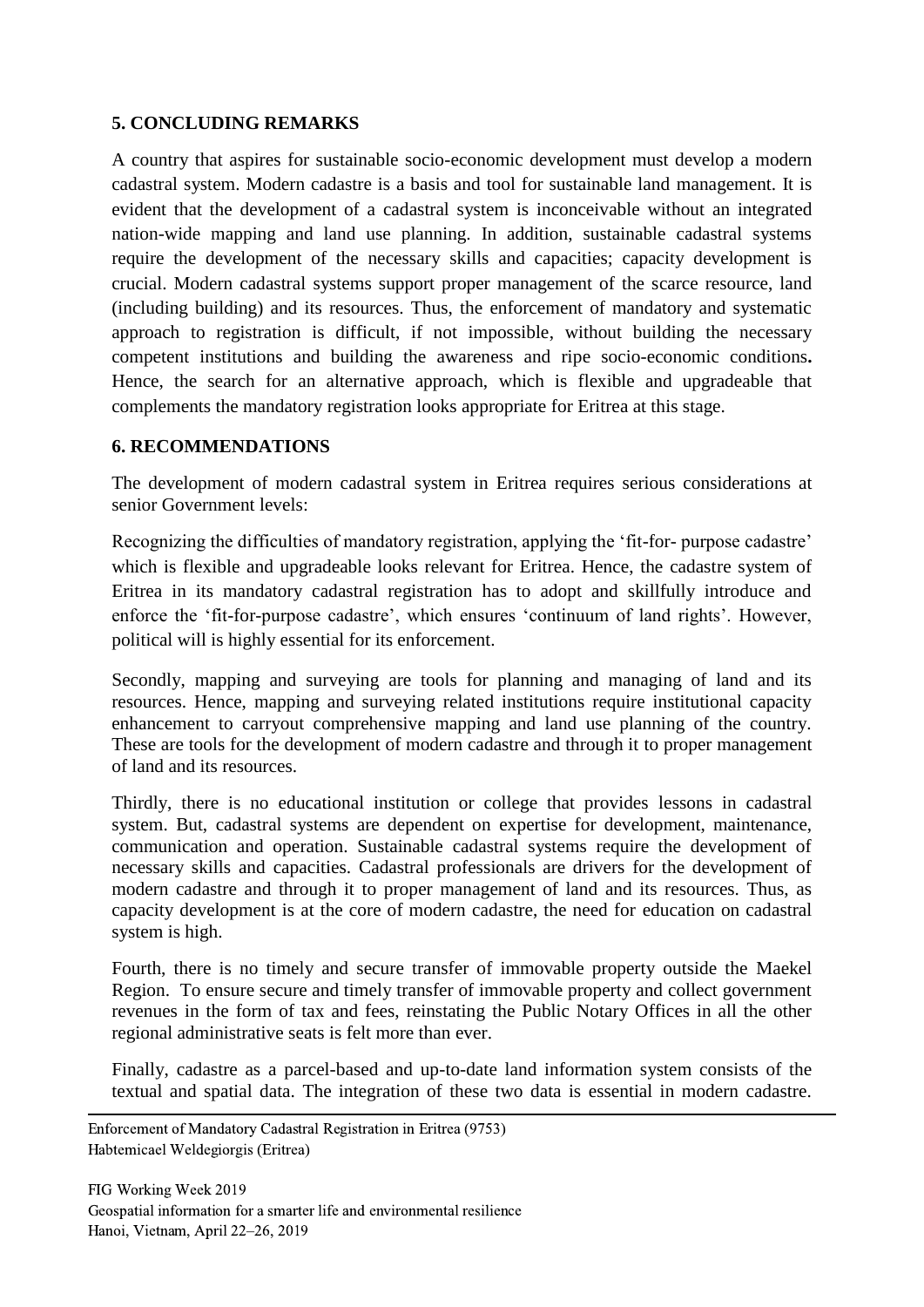Thus, structural integration or very close cooperation between cadastral and mapping works is a necessity that must be done for the development of modern cadastre.

#### **7. REFERENCES**

Augustinus, C. (2010) Social Tenure Domain Model: What it can mean for the Land Industry and the Poor, FIG Article of the Month November 2010, [http://www.fig.net/pub/monthly\\_articles/november\\_2010/november\\_2010](http://www.fig.net/pub/monthly_articles/november_2010/november_2010)

Bakici, S. (2018) Land Registry and Cadastre in Turkey, General Directorate of Land Registry and Cadastre, Second Edition, Ankara, May 2018

Bennet, R., Rajabifard, A., Kalantari, M., Wallace, J., and Williamson, I. (2011) Cadastral Futures: Building a New Vision for the Nature and Role of Cadastres, Article of the Month June 2011, International Federation of Surveyors (FIG) [http://www.fig.net/pub/monthly\\_articles/june\\_2011/june\\_2011\\_bennet.](http://www.fig.net/pub/monthly_articles/june_2011/june_2011_bennet)..

Crowther, J. (1995) Oxford Advanced Learner's Dictionary of Current English, Oxford University Press

Economic Commission for Europe (ECE) (1996) Land Administration Guidelines, United Nations, New York and Geneva

Enemark, S. (2013) Building Sustainable and Transparent Spatial Frameworks, Fit-For-Purpose Land Administration, GIM International, Issue 7, Vol. 27, July, 2013

Enemark, S. (2015) Cadastre in a Changing World: Issues and directions, in Coordinates, A Monthly Magazine on Positioning, navigation and beyond, VOL. X1, Issue 4, April 2015

Enemark, S. (2003) Capacity Building for Developing Sustainable Land Administration Infrastructures, Paper presented at WPLA/FIG Workshop Athens, 28 -31 May 2003

Enemark, S., Bell, k., Mc Laren, R. (2014) Fit-For-Purpose Land Administration, Joint FIG/World Bank Publication, International Federation of Surveyors (FIG)

GIM International (2015) A New Era in Land Administration Emerges, Securing Land Rights of the world is Visible, The Global Magazine for Geomatics, Issue 1, VOL. 29, Geomares Publishing

GIM International (2013) Fit-for-purpose Land Administration, Issue 7, VOL. 27, The Global Magazine for Geomatics

GIM International (2018) Mapping the World, the Necessity of a Modern Cadastral System, <http://www.gim-international.com/content/article/the-necessity-of-a-modern-cadastral-system>

GIM International (2010) The Global Magazine for Geomatics, Issue 10, Volume 24, October 2010, Geomares Publishing

GIM International (2015) The Global Magazine for Geomatics, Issue 11, Vol. 29 Enforcement of Mandatory Cadastral Registration in Eritrea (9753) Habtemicael Weldegiorgis (Eritrea)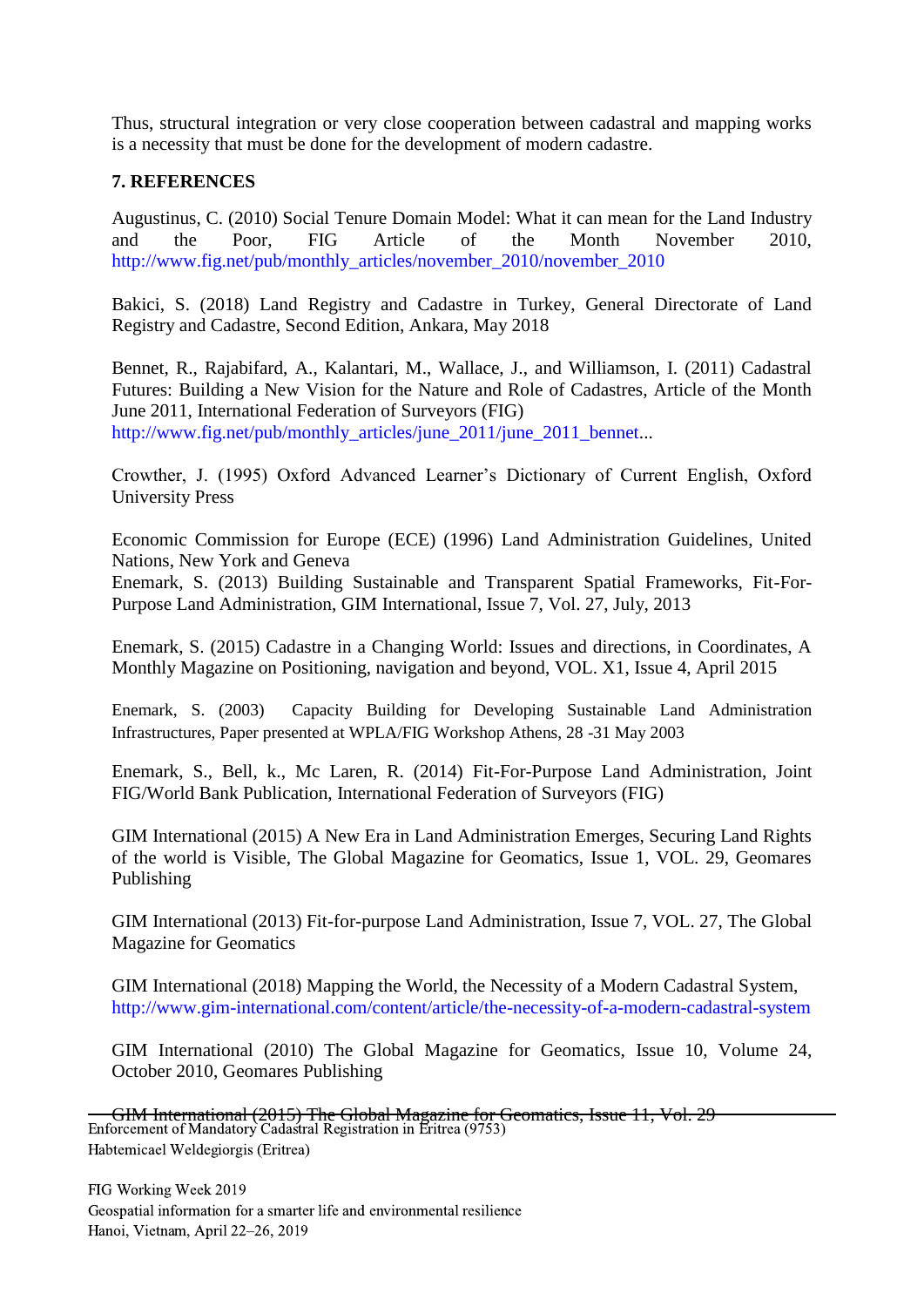#### <https://www.gim.international.com/.../how-a-well-functioning-cadastre-can-help-greece,2018>

Government of Eritrea (GoE) (1994), Macro Policy, Asmara, Eritrea

GoE (1994) Proclamation NO. 58/94: A Proclamation to reform the system of Land Tenure in Eritrea, Asmara, Eritrea

GoE (1997) Proclamation NO. 95/1997: A Proclamation to Provide for the Registration of Land and Other Immovable Property, Asmara, Eritrea

Hull, S. and Whittal, J. F. (2013) Good e-Governance and Cadastral Innovation: In Pursuit of a Definition of e-Cadastral Systems,<https://www.researchgate.net/publication/268152772>

India Infoline News Service (2014) Why Registration of Immovable Property is Important? [https://www.indiainfoline.com/article/search-articles/why-registration-of-immovable](https://www.indiainfoline.com/article/search-articles/why-registration-of-immovable-property-is-important--50083880_1.html)[property-is-important--50083880\\_1.html,](https://www.indiainfoline.com/article/search-articles/why-registration-of-immovable-property-is-important--50083880_1.html) 2018

Kaufmann, J. and Steudler, D. (1998) Cadastre 2014: A Vision for Future Cadastral System, FIG, Denmark, [www.fig/net/cadastre2014>](http://www.fig/net/cadastre2014)

Larsson, G. (1996) Land Registration and Cadastral Systems, Longman Malaysia, CLP Economic Commission for Europe (1996)

Lemmen, C. (2013) The Social Tenure Domain Model, A Pro-Poor Land Tool, International Federation of Surveyors (FIG), Global Land Tool Network (GLTN) and UN-Habitat

Masser, I. (2010) Building European Spatial Data Infrastructures, Second Edition, ESRI Press

Osterberg, T. (1994) Cadastre: A Land Information System, Swedesurvey, Gavle, Sweden

Steudler, D. (2014) Cadastre 2014 and Beyond, FIG Publication NO. 61, International Federation of Surveyors (FIG), May 2014, Copenhagen, Denmark

UN Habitat (2012) Handling Land: Innovative tools for Land Governance and Secure Tenure

University College London (UCL) (1998) Department of Geomatic Engineering, Lecture at Sewdesurvey, 8 September 1998

Weldegiorgis, H. (2016) Cadastre as a Tool for Sustainable Development, presented at International Conference on Eritrean Studies, 20-22 July 2016, Asmara, Eritrea

Weldegiorgis, H. (2015) Land Tenure in Eritrea, Presented at FIG Working Week 2015, 'From the Wisdom of the Ages to the Challenges of Modern World', Sofia, Bulgaria, 17-21 May 2015

Weldegiorgis, H. and Bereket, A. (2018) Revised Cadastral Template 2.0 of Eritrea Enfordent ration Matter of Calastral Registration in Eritrea (9753) Habtemicael Weldegiorgis (Eritrea)